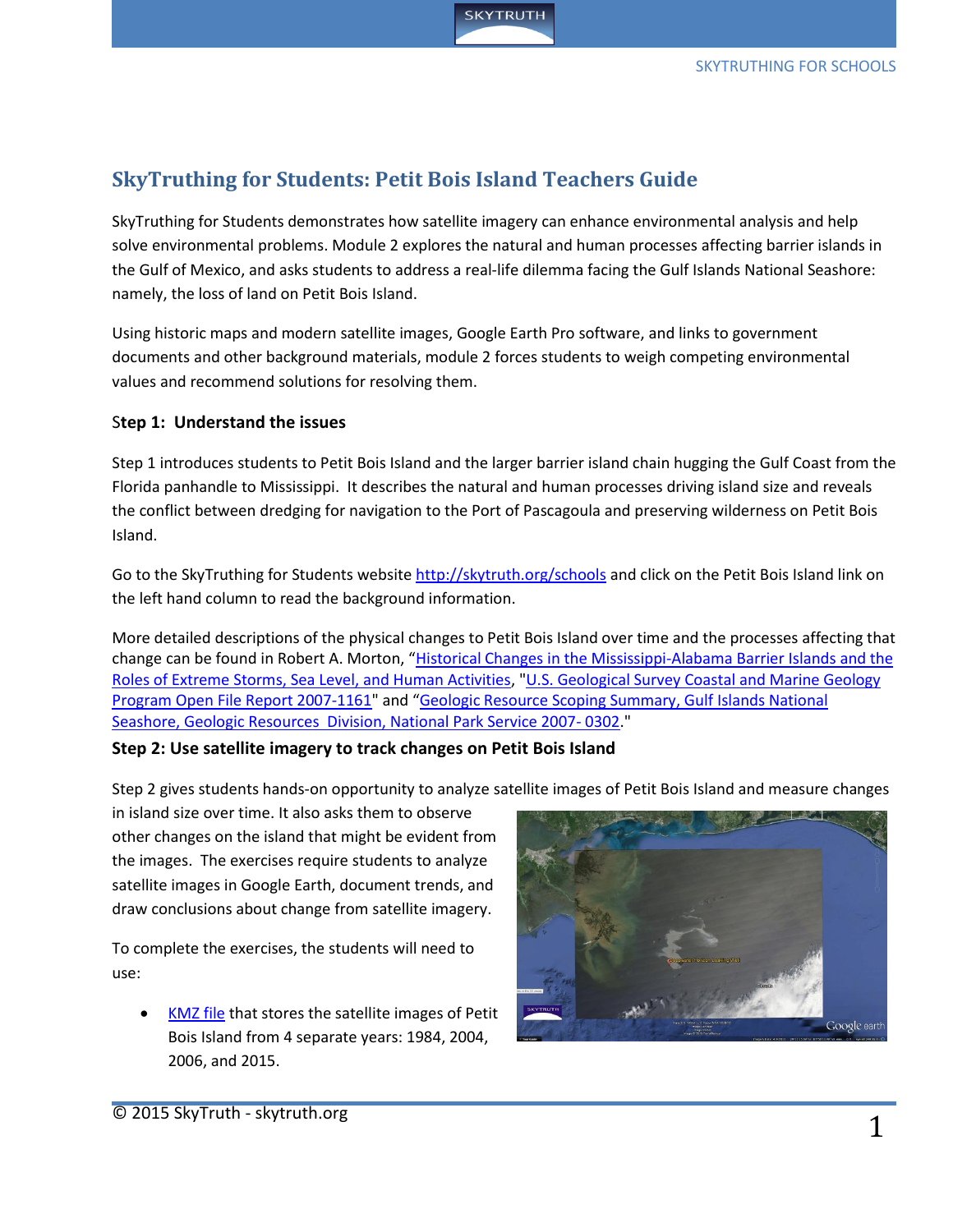

- [Google Earth Pro](http://www.google.com/earth/download/gep/agree.html) to trace the outline of the island on the satellite images.
- The [Guide to using Google Earth Pro](http://skytruth.org/schools/wp-content/uploads/2015/07/PBI_Google_Earth_Guide.pdf) and [worksheet](http://skytruth.org/schools/wp-content/uploads/2015/07/PBI_Worksheet.pdf) to calculate the size of the island on each of the dates and calculate the current rate of land loss.

As a first step, go to [the SkyTruthing for Students](http://skytruth.org/schools/) website and download the [Guide to using Google Earth Pro](http://skytruth.org/schools/wp-content/uploads/2015/07/PBI_Google_Earth_Guide.pdf) provided in the left-hand column. Following the steps in the guide, have the students select a satellite image provided in the KMZ to practice using Google Earth by outlining the area of the island on that date. Once students have mastered maneuvering in Google Earth Pro, they can outline and measure the area of Petit Bois Island for each of the 4 years presented, record their measurements on the Calculations Worksheet, and identify trends (quantitatively) over time.

The exercise also asks students to observe qualitative changes visible on the imagery. The loss of forest cover should be apparent when comparing the 2004 image (taken before Hurricane Katrina) with the 2006 image (taken after Hurricane Katrina). See if any students notice this and discuss the implications for island size over the long term. Forest cover can help stabilize islands, and so its loss due to severe hurricanes can accelerate the island's disappearance.

## **Step 3: Explore options for management**

Step 3 divides the class into 3 groups to examine different aspects of the issue. Each group first examines the implications of island decline on a particular set of resource uses and values. Students then examine options for protecting those uses and values. Finally, the class collectively makes a recommendation about the preferred course of action for protecting those values, based on the information presented by each group and the full class discussion.

## **Implications:**

- *Group A will explore the implications of island loss for fish and wildlife.* The links provided in the lesson outline basic information about threatened and endangered species that use Petit Bois, and economically important fisheries that rely on its shoreline habitats for nursery areas. The exercise requires students to read portions of Chapter 3 of the **Gulf Islands National Seashore General** [Management Plan,](http://parkplanning.nps.gov/document.cfm?parkID=384&projectID=11318&documentID=60389) pinpoint relevant information and extract key facts from the chapter, agree on which facts are most relevant to the issue at hand, and succinctly present those findings to others.
- *Group B will examine how barrier islands protect local coastal communities from the impact of storms, and the economic and recreational value of that protection*. The exercise requires students to read two portions of Chapter 3 of the [Gulf Islands National Seashore General Management Plan](http://parkplanning.nps.gov/document.cfm?parkID=384&projectID=11318&documentID=60389) outlining the economic, social and recreational values generated by the presence of the National Seashore's barrier islands, and two short articles [\(here](http://www.fastcoexist.com/1682620/natural-barriers-are-what-prevent-coastal-cities-from-being-destroyed) and [here\)](http://news.nationalgeographic.com/news/2013/07/130714-coastline-beach-coastal-disaster-flood-sea-level-rise-ocean-storm/) explaining how barrier islands protect coasts. Students will need to pinpoint relevant information and extract key facts from the documents, agree on which facts are most relevant to the issue at hand, and succinctly present those findings to others.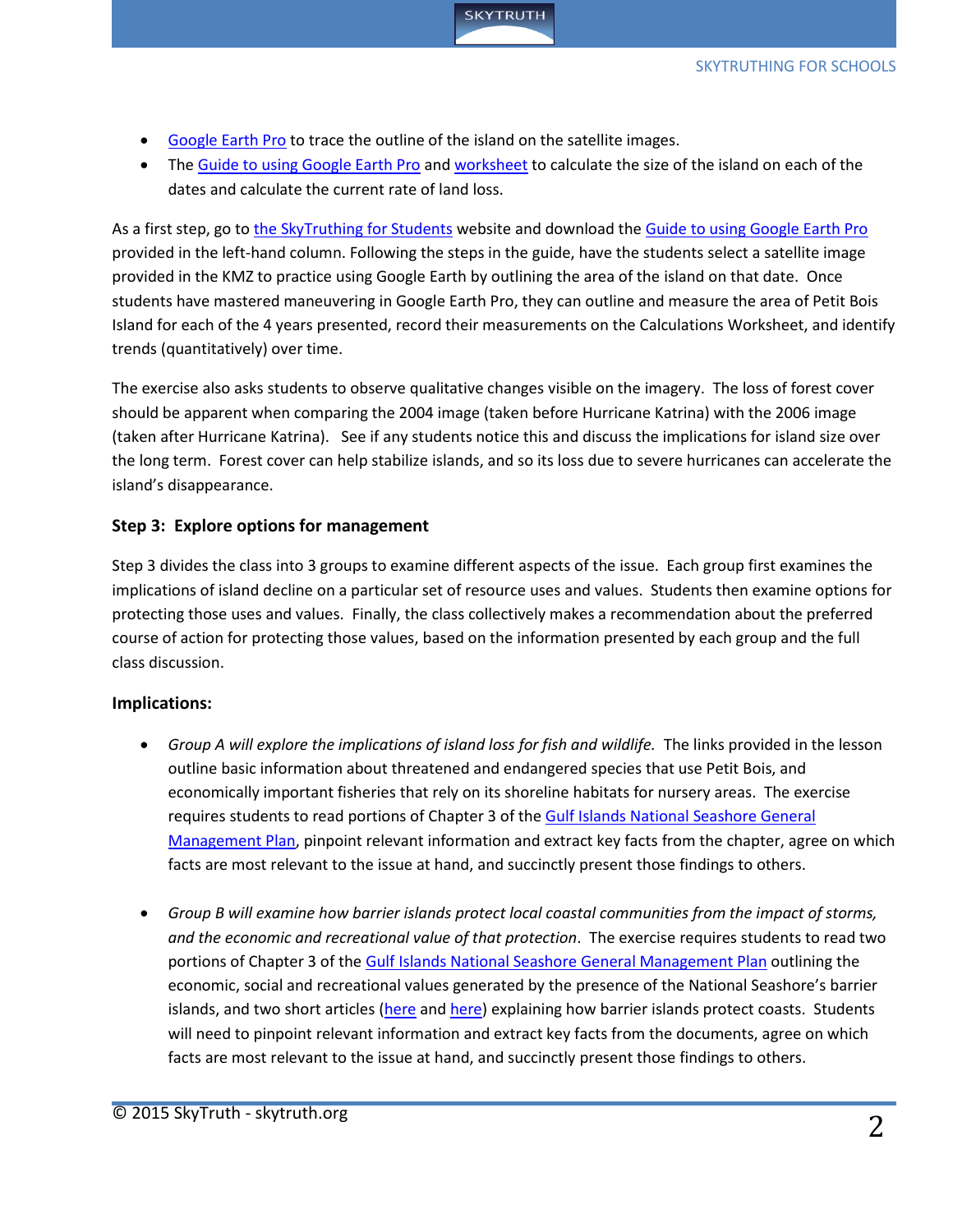

 *Group C will compare and contrast the economic benefits to the nation generated by dredging the navigation channel to the Port of Pascagoula, with the recreational, spiritual, and environmental benefits to the nation generated by maintaining wilderness on Petit Bois Island*. This exercise requires students to search the [Port's website](http://www.portofpascagoula.com/index.html) for relevant information, and read a[n essay](http://www.wilderness.net/NWPS/values) describing the importance of wilderness. Relevant port information includes [Port Stats and Facts,](http://www.portofpascagoula.com/port-facts.html) [Economic Impact,](http://www.portofpascagoula.com/economic-impact.html) an[d Location.](http://www.portofpascagoula.com/location.html) They must confront the conflict between these two sets of values, and explain both sets of values to others.

#### **Options:**

After each group has presented its set of findings to the others, it will analyze potential solutions. The solutions reflect the primary causes of island loss: climate change (triggering sea level rise and increased storm intensity) and dredging. Two groups will explore different dredging options: one will consider environmentally preferable approaches to continued dredging, and the other will explore alternative navigation routes.

 Group A will explore solutions for addressing climate change. To focus the discussion, students should explore what climate change solutions (if any) will resolve land loss on Petit Bois Island, considering time frames (including their estimated rate of land loss from Exercise 2 and the predicted lag time for changes in sea level rise and storms) and scope of influence (local, national and international efforts).

Some overview sources on climate change includ[e Climate Change 101](http://www.c2es.org/publications/climate-change-101) prepared by the Center for Climate and Energy Solutions, a [video](http://www.scientificamerican.com/article/7-solutions-to-climate-change-happening-now/) featuring Bill Nye that explains the science of climate change produced by Smithosonian.com, and an article highlighting current solutions by David Biello in Scientific [American.](http://www.scientificamerican.com/article/7-solutions-to-climate-change-happening-now/) Depending on student ability and knowledge, teachers might want to assign some or all of these sources as background material. The Climate Change 101 overview document is 11 pages long and includes climate change science and solutions.

The UN International Panel on Climate Change, the international body formed by the United Nations Environment Programme to provide scientific understand of climate change, has a link to its scientific Summary Report for Policymakers [here,](http://www.ipcc.ch/index.htm) which provides more detailed information about current scientific thinking on climate change.

 Group B will explore whether dredging could occur in a more environmentally sustainable manner. The lesson includes links to two brief websites [\(here](http://el.erdc.usace.army.mil/dots/budm/intro.cfm?Topic=Intro) an[d here\)](http://el.erdc.usace.army.mil/dots/budm/factsheets.cfm?Topic=Land%20Creation&Id=0) that explain how dredged material can be used for beneficial purposes in some cases (such as to recreate wildlife habitat) and a [Landsat image](http://www.sam.usace.army.mil/Portals/46/docs/program_management/mscip/docs/Appendix%20B%20-%20Littoral%20Sediment%20Budget%20Report.pdf#page=17) of [current dredge spoil sites](http://www.sam.usace.army.mil/Portals/46/docs/program_management/mscip/docs/Appendix%20B%20-%20Littoral%20Sediment%20Budget%20Report.pdf#page=17) in the Gulf of Mexico. The materials should lead them to consider where dredge material should be placed to reduce the loss of habitat on Petit Bois Island.

The U.S. Army Corps of Engineers, responsible for dredging the Horn Island Pass adjacent to Petit Bois Island for navigation, has studied the issue of land loss and dredging in the Gulf Islands in detail in the [Mississippi Coastal Improvement Program Comprehensive Barrier Island Restoration, Hancock, Harrison](http://www.sam.usace.army.mil/Portals/46/docs/program_management/mscip/docs/MsCIP_DSEIS_02-27-14_Final.pdf)  [and Jackson Counties, Mississippi,](http://www.sam.usace.army.mil/Portals/46/docs/program_management/mscip/docs/MsCIP_DSEIS_02-27-14_Final.pdf) March 2014**,** and in Mark R. Byrnes, et al, "[Littoral Sediment Budget](http://www.sam.usace.army.mil/Portals/46/docs/program_management/mscip/docs/Appendix%20B%20-%20Littoral%20Sediment%20Budget%20Report.pdf)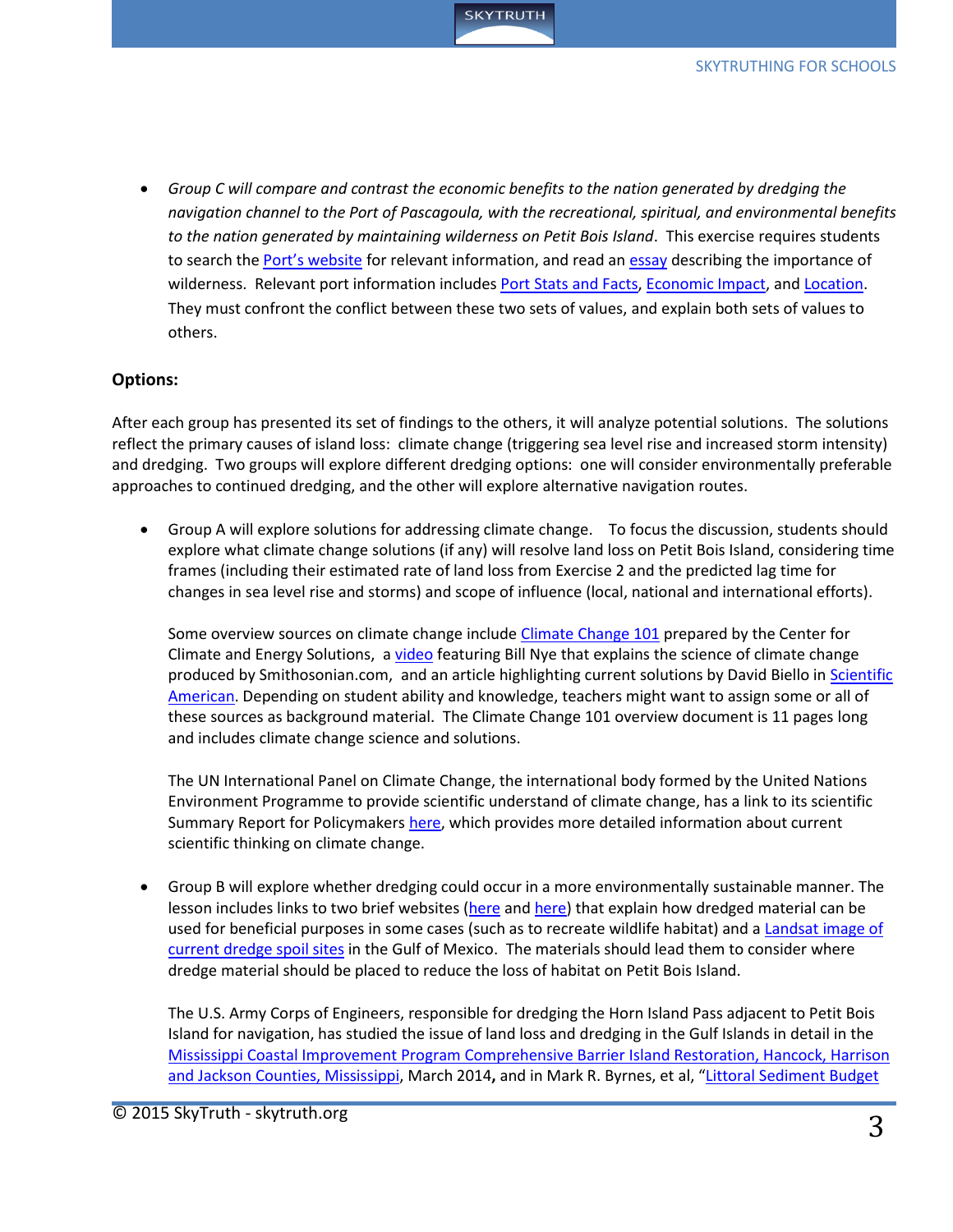

[for the Mississippi Sound Barrier Islands](http://www.sam.usace.army.mil/Portals/46/docs/program_management/mscip/docs/Appendix%20B%20-%20Littoral%20Sediment%20Budget%20Report.pdf)" (Appendix B). US Army Corps of Engineers, Engineer Research and Development Center. July 2012. These are lengthy technical documents and inappropriate as lesson tools. However, they can provide valuable background information for those wanting to learn more.

• Group C will study shipping routes outlined on a [LandSat image](http://www.sam.usace.army.mil/Portals/46/docs/program_management/mscip/docs/MsCIP_DSEIS_02-27-14_Final.pdf#page=27) and combine that information with their previous research on goods traveling into the Port of Pascagoula to determine if dredging could cease in the Horn Island Pass to protect Petit Bois Island while still supporting trade in the Port.

**Recommendation**: Based on presentations made by each group, the full class will discuss what it would recommend to the U.S. Army Corps of Engineers, the National Park Service, and coastal communities to protect environmental , economic, recreational and other values. This discussion requires students to integrate the information from multiple source, weigh conflicting values and reach a decision on a real life environmental issue.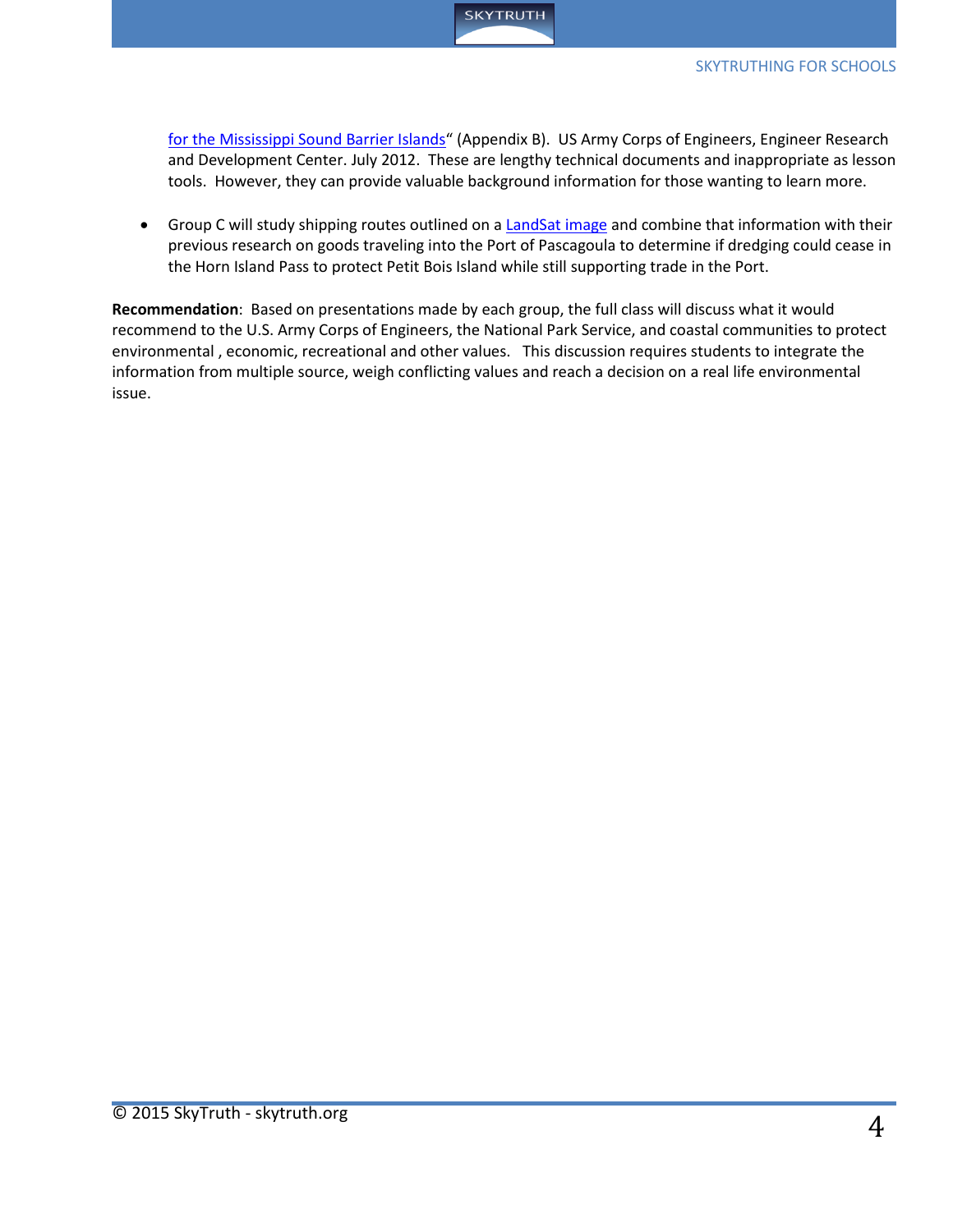

## **Standards addressed in Shifting Sands on Petit Bois Island**

#### **Marine Science Standards**

**[ELD.K12.ELL.SC.1](http://www.cpalms.org/Public/PreviewStandard/Preview/8643)** English language learners communicate information, ideas and concepts necessary for academic success in the content area of Science.

**[LAFS.1112.RST.3.7](http://www.cpalms.org/Public/PreviewStandard/Preview/6210)** Integrate and evaluate multiple sources of information presented in diverse formats and media (e.g., quantitative data, video, multimedia) in order to address a question or solve a problem

**[LAFS.1112.SL.1.2](http://www.cpalms.org/Public/PreviewStandard/Preview/6115)** Integrate multiple sources of information presented in diverse formats and media (e.g., visually, quantitatively, orally) in order to make informed decisions and solve problems, evaluating the credibility and accuracy of each source and noting any discrepancies among the data.

**[SC.912.L.17.16](http://www.cpalms.org/Public/PreviewStandard/Preview/2041)** Discuss the large-scale environmental impacts resulting from human activity, including waste spills, oil spills, runoff, greenhouse gases, ozone depletion, and surface and groundwater pollution.

**[SC.912.L.17.4](http://www.cpalms.org/Public/PreviewStandard/Preview/2032)** Describe changes in ecosystems resulting from seasonal variations, climate change and succession.

#### **Environmental Science Standards**

**[ELD.K12.ELL.SC.1](http://www.cpalms.org/Public/PreviewStandard/Preview/8643)** English language learners communicate information, ideas and concepts necessary for academic success in the content area of Science.

**[LAFS.1112.RST.3.7](http://www.cpalms.org/Public/PreviewStandard/Preview/6210)** Integrate and evaluate multiple sources of information presented in diverse formats and media (e.g., quantitative data, video, multimedia) in order to address a question or solve a problem.

**[LAFS.1112.SL.1.2](http://www.cpalms.org/Public/PreviewStandard/Preview/6115)** Integrate multiple sources of information presented in diverse formats and media (e.g., visually, quantitatively, orally) in order to make informed decisions and solve problems, evaluating the credibility and accuracy of each source and noting any discrepancies among the data.

**[LAFS.1112.SL.2.4](http://www.cpalms.org/Public/PreviewStandard/Preview/6117)** Present information, findings, and supporting evidence, conveying a clear and distinct perspective, such that listeners can follow the line of reasoning, alternative or opposing perspectives are addressed, and the organization, development, substance, and style are appropriate to purpose, audience, and a range of formal and informal tasks

**[SC.912.E.6.6](http://www.cpalms.org/Public/PreviewStandard/Preview/1892)** Analyze past, present, and potential future consequences to the environment resulting from various energy production technologies

**[SC.912.L.17.16](http://www.cpalms.org/Public/PreviewStandard/Preview/2041)** Discuss the large-scale environmental impacts resulting from human activity, including waste spills, oil spills, runoff, greenhouse gases, ozone depletion, and surface and groundwater pollution

**[SC.912.L.17.20](http://www.cpalms.org/Public/PreviewStandard/Preview/2043)** Predict the impact of individuals on environmental systems and examine how human lifestyles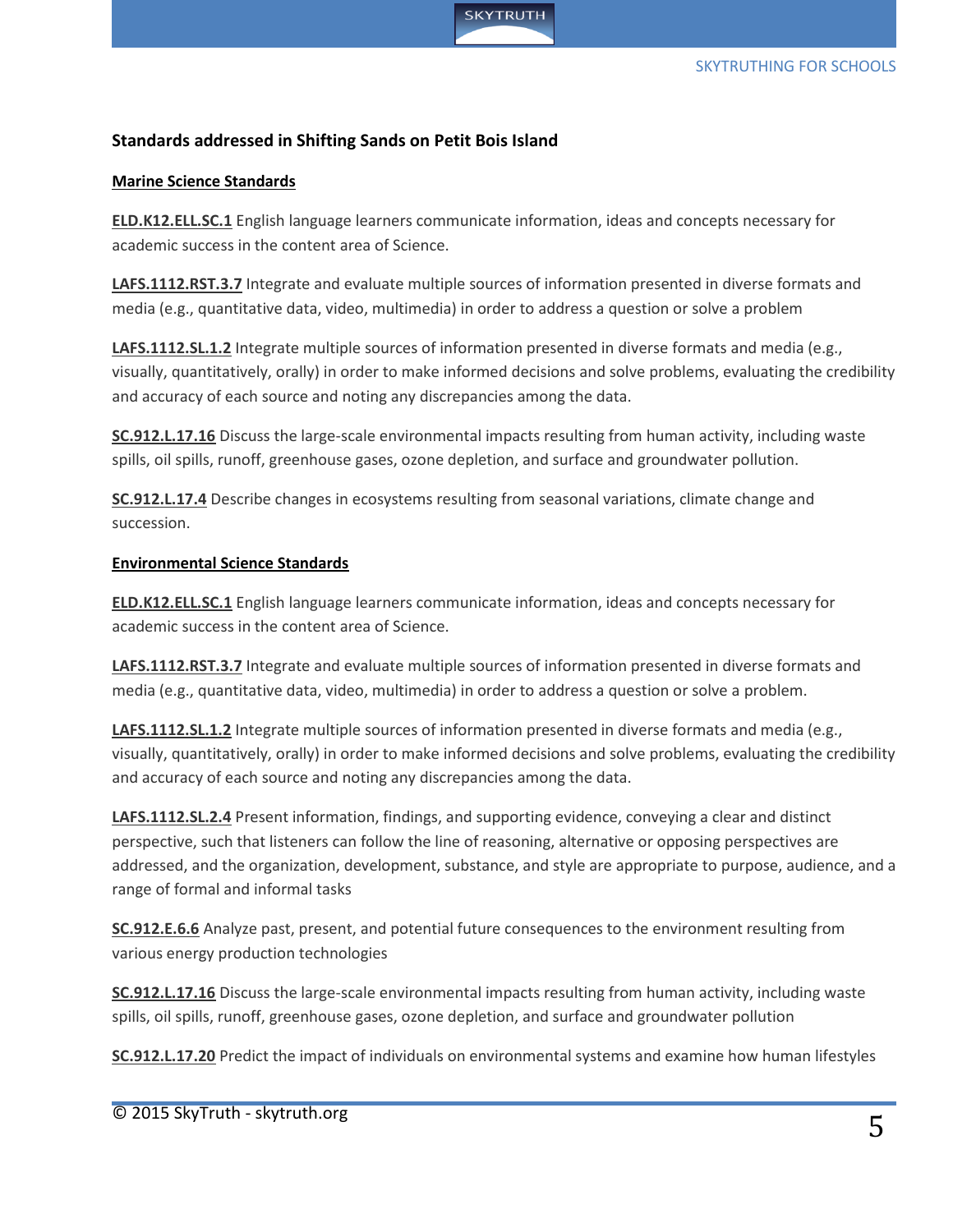

#### SKYTRUTHING FOR SCHOOLS

affect sustainability

**[SC.912.L.17.4](http://www.cpalms.org/Public/PreviewStandard/Preview/2032)** Describe changes in ecosystems resulting from seasonal variations, climate change and succession

**[SC.912.L.17.8](http://www.cpalms.org/Public/PreviewStandard/Preview/2036)** Recognize the consequences of the losses of biodiversity due to catastrophic events, climate changes, human activity, and the introduction of invasive, non-native species.